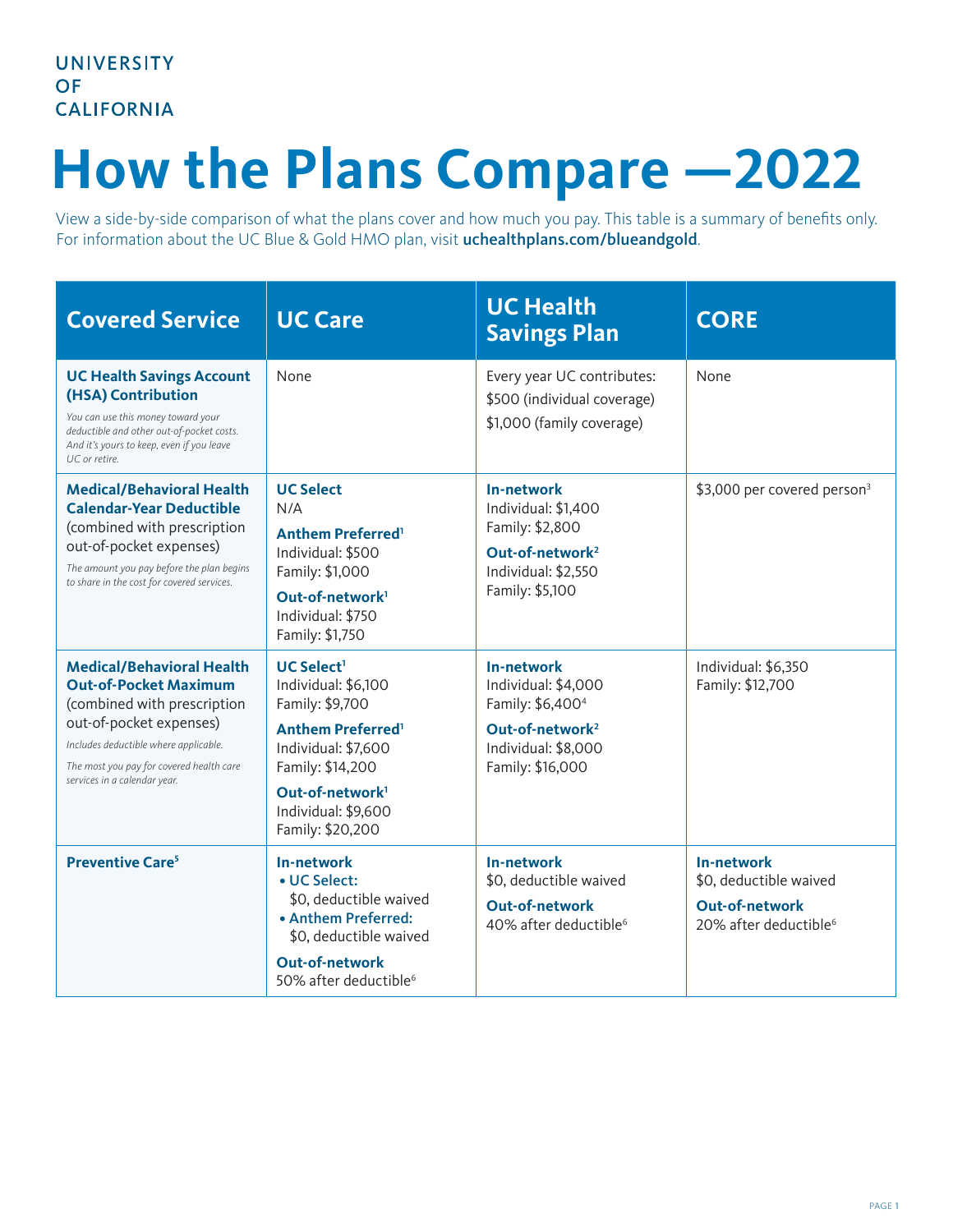| <b>Covered Service</b>                                                         | <b>UC Care</b>                                                                                                                                                                                                                                                                                                                                                                                                                                                                                                                                                                                                                                                                                                                | <b>UC Health</b><br><b>Savings Plan</b>                                                                                                                                                                                                                                                                                                                                                                                                  | <b>CORE</b>                                                                                                                                                                                                                                                                     |
|--------------------------------------------------------------------------------|-------------------------------------------------------------------------------------------------------------------------------------------------------------------------------------------------------------------------------------------------------------------------------------------------------------------------------------------------------------------------------------------------------------------------------------------------------------------------------------------------------------------------------------------------------------------------------------------------------------------------------------------------------------------------------------------------------------------------------|------------------------------------------------------------------------------------------------------------------------------------------------------------------------------------------------------------------------------------------------------------------------------------------------------------------------------------------------------------------------------------------------------------------------------------------|---------------------------------------------------------------------------------------------------------------------------------------------------------------------------------------------------------------------------------------------------------------------------------|
| <b>Doctor and Specialist Visits</b>                                            | <b>In-network</b><br>• UC Select:7<br>\$20 copayment<br>• Anthem Preferred:<br>30% after deductible<br><b>Out-of-network</b><br>50% after deductible <sup>8</sup>                                                                                                                                                                                                                                                                                                                                                                                                                                                                                                                                                             | <b>In-network</b><br>20% after deductible<br><b>Out-of-network</b><br>40% after deductible <sup>8</sup>                                                                                                                                                                                                                                                                                                                                  | In- and out-of-network<br>20% after deductible <sup>8</sup>                                                                                                                                                                                                                     |
| <b>Prescription Drugs</b>                                                      | In-network<br>Retail: You pay \$5 for Tier 1<br>(preferred generics and some<br>lower cost brand products;<br>\$25 for Tier 2 (preferred<br>brand products and some<br>high cost non-preferred<br>generics); \$40 for Tier 3 (non-<br>preferred products, including<br>some high cost non-preferred<br>generics); and 30% (up to<br>\$150 maximum) for Tier 4<br>(specialty products). Fill up to<br>a 90-day supply for the cost<br>of 2 copayments through the<br>mail service, a UC pharmacy<br>or select retail pharmacies:<br>CVS, Walgreens, Costco,<br>Safeway/Vons, Walmart.<br>Participating Retail 90<br>pharmacies offer a 90-day<br>supply for 3 copayments.<br><b>Out-of-network</b><br>You pay 50% of the cost. | In-network<br>Retail: You pay the full cost of<br>prescriptions until you reach<br>the plan deductible. After<br>that, you pay 20% for most<br>covered drugs. Fill up to a 90-<br>day supply through the mail<br>service, a UC pharmacy, or a<br>Retail 90 pharmacy.<br><b>Out-of-network</b><br>You pay the full cost of<br>prescriptions until you reach<br>the plan deductible. After<br>that, you pay 40% for most<br>covered drugs. | In- and out-of-network<br>Retail: You pay the full cost of<br>prescriptions until you reach<br>the plan deductible. After<br>that, you pay 20% for most<br>covered drugs. Fill up to a<br>90-day supply through the<br>mail service, a UC pharmacy,<br>or a Retail 90 pharmacy. |
| <b>Outpatient Behavioral</b><br><b>Health/Substance Abuse</b><br><b>Visits</b> | <b>In-network</b><br>Office visit: \$0 for first<br>3 visits, then \$20 per visit;<br>deductible waived<br>Other outpatient visits: \$20<br>per visit; deductible waived<br><b>Out-of-network</b><br>50% after deductible <sup>8</sup>                                                                                                                                                                                                                                                                                                                                                                                                                                                                                        | <b>In-network</b><br>20% after deductible<br><b>Out-of-network</b><br>40% after deductible <sup>8</sup>                                                                                                                                                                                                                                                                                                                                  | In- and out-of-network<br>20% after deductible <sup>8</sup>                                                                                                                                                                                                                     |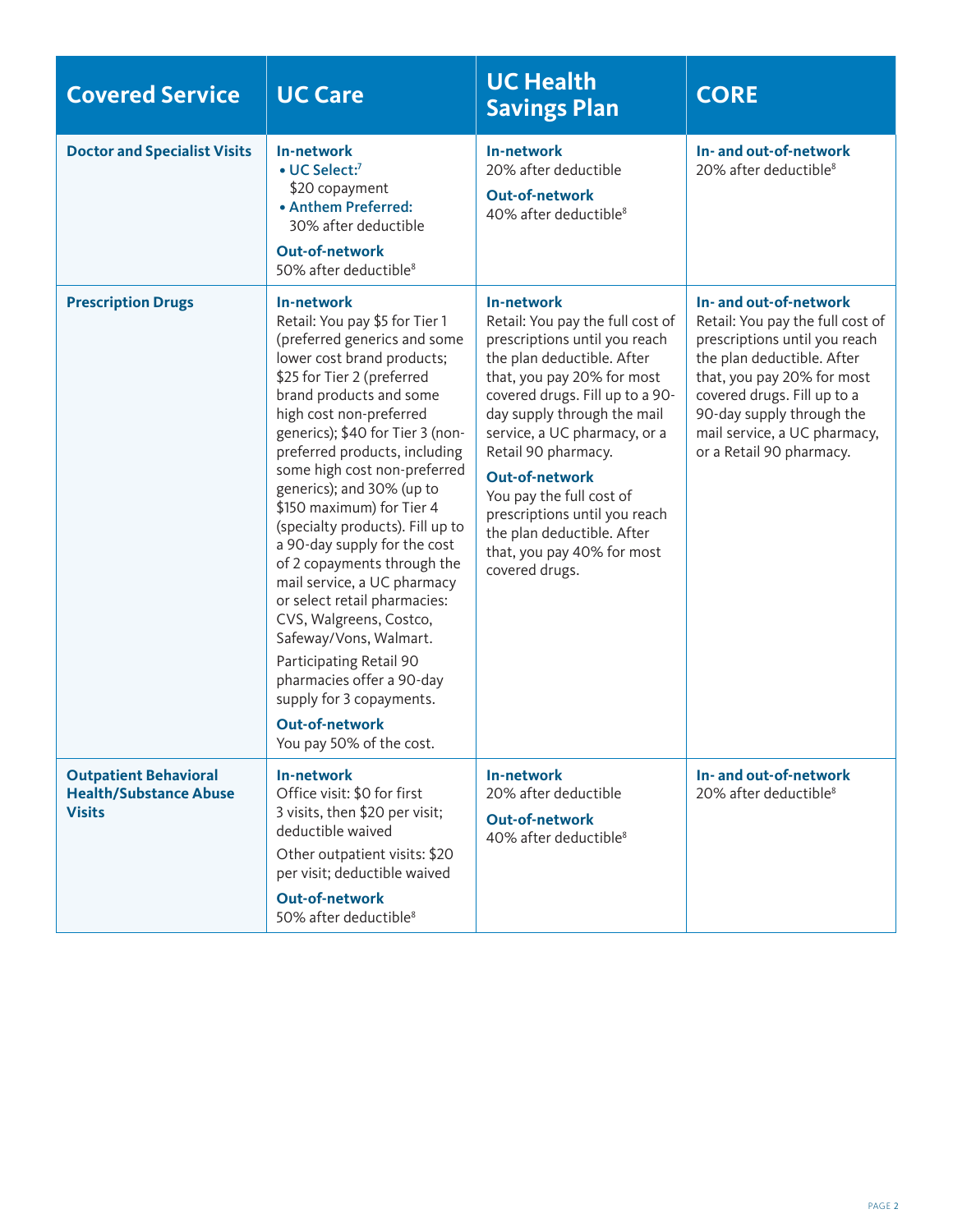| <b>Covered Service</b>                                                               | <b>UC Care</b>                                                                                                                                                                                                                                                           | <b>UC Health</b><br><b>Savings Plan</b>                                                                                                                                                                        | <b>CORE</b>                                                                                         |
|--------------------------------------------------------------------------------------|--------------------------------------------------------------------------------------------------------------------------------------------------------------------------------------------------------------------------------------------------------------------------|----------------------------------------------------------------------------------------------------------------------------------------------------------------------------------------------------------------|-----------------------------------------------------------------------------------------------------|
| <b>Chiropractic/Acupuncture</b>                                                      | In-network<br>• UC Select:7<br>\$20 copayment<br>• Anthem Preferred:<br>30% after deductible<br><b>Out-of-network</b><br>Chiropractic: 50% after<br>deductible <sup>8</sup><br>Acupuncture: 30% after<br>deductible <sup>8</sup><br>Limit 24 combined<br>visits annually | In-network<br>20% after deductible<br><b>Out-of-network</b><br>Chiropractic: 40% after<br>deductible <sup>8</sup><br>Acupuncture: 20% after<br>deductible <sup>8</sup><br>Limit 24 combined<br>visits annually | In- and out-of-network<br>20% after deductible <sup>8</sup><br>Limit 24 combined<br>visits annually |
| 24/7 Virtual Care<br>LiveHealth Online                                               | First visit each year is \$0;<br>then \$20 per visit                                                                                                                                                                                                                     | \$59 per visit until deductible<br>is met, then<br>20% coinsurance (\$11.80) per<br>visit                                                                                                                      | \$59 per visit until deductible<br>is met, then<br>20% coinsurance (\$11.80) per<br>visit           |
| <b>Retail Clinic</b><br>Benefits listed are for<br>in-network providers.             | <b>UC Select</b><br>N/A<br><b>Anthem Preferred</b><br>30% after deductible                                                                                                                                                                                               | 20% after deductible                                                                                                                                                                                           | 20% after deductible                                                                                |
| <b>Urgent Care</b>                                                                   | In-network<br>• UC Select:7<br>\$20 copayment<br>• Anthem Preferred:<br>\$20 copayment;<br>deductible waived<br><b>Out-of-network</b><br>50% after deductible <sup>8</sup>                                                                                               | In-network<br>20% after deductible<br><b>Out-of-network</b><br>40% after deductible <sup>8</sup>                                                                                                               | In- and out-of-network<br>20% after deductible <sup>8</sup>                                         |
| <b>Emergency Care</b><br>(medical and<br>behavioral health)                          | \$300 copayment per visit<br>if not admitted; \$250 if<br>admitted                                                                                                                                                                                                       | 20% after deductible                                                                                                                                                                                           | 20% after deductible                                                                                |
| <b>Ambulance Emergency</b><br><b>Transport</b><br>(medical and<br>behavioral health) | \$200 copayment per trip;<br>deductible waived                                                                                                                                                                                                                           | 20%; deductible waived                                                                                                                                                                                         | 20%; deductible waived                                                                              |
| <b>X-Ray and Lab Procedures</b>                                                      | <b>In-network</b><br>• UC Select:7<br>\$20 copayment<br>• Anthem Preferred:<br>30% after deductible<br>Out-of-network <sup>5</sup><br>50% after deductible <sup>6</sup>                                                                                                  | In-network<br>20% after deductible<br>Out-of-network <sup>5</sup><br>40% after deductible <sup>8</sup>                                                                                                         | In- and out-of-network <sup>5</sup><br>20% after deductible <sup>8</sup>                            |